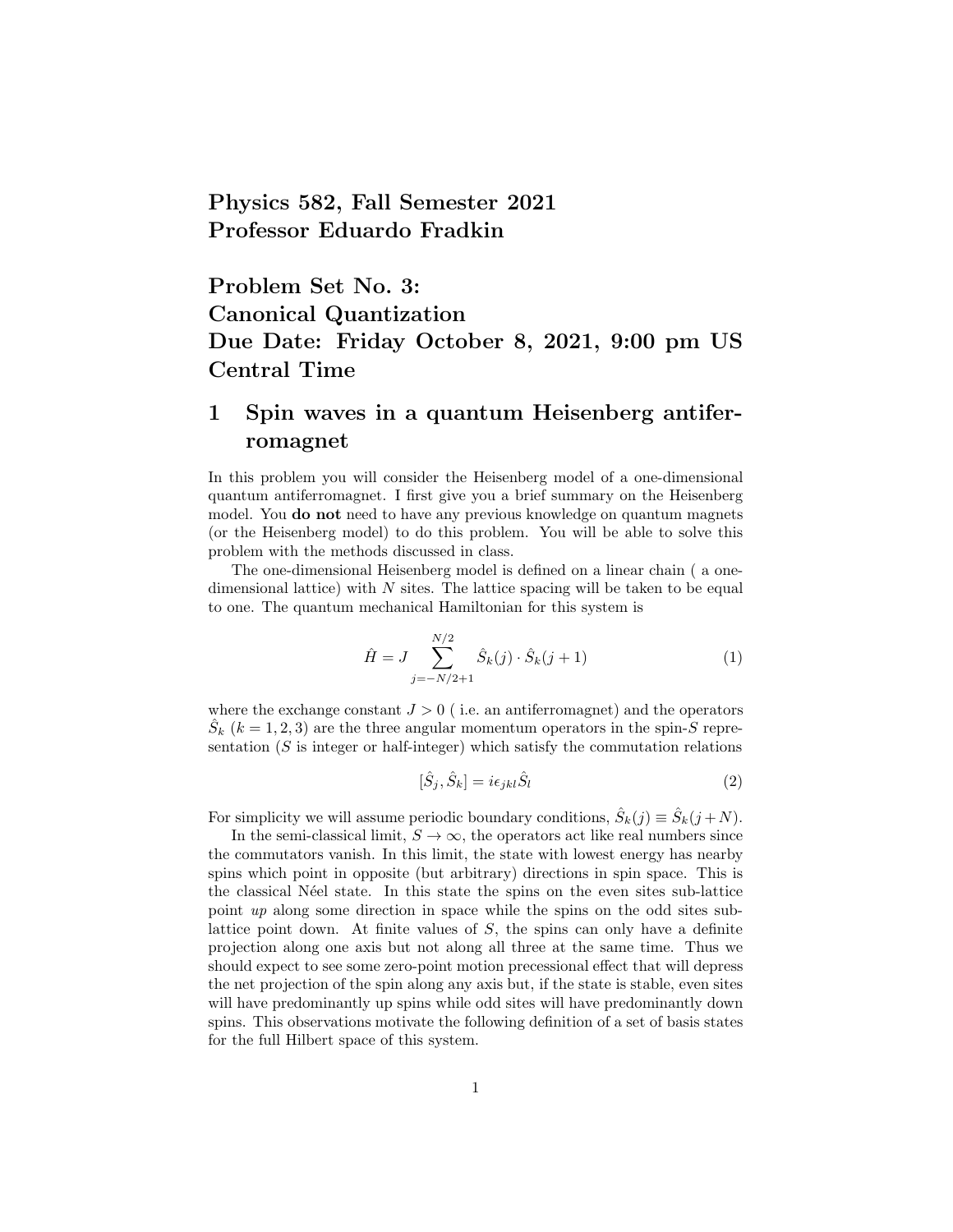The states  $|\Psi\rangle$  of the Hilbert space of this chain are spanned by the tensor product of the Hilbert spaces of each individual  $j^{\text{th}}$  spin  $|\Psi_j\rangle$ ,  $|\Psi\rangle = \prod_j \otimes |\Psi_j\rangle$ . The latter are simply the  $2S + 1$  degenerate multiplet of states with angular momentum S of the form  $\{|S, M(j)\rangle\}$   $(|M(j)| \leq S)$  which satisfy

$$
\vec{S}^2(j)|S,M(j)\rangle = S(S+1)|S,M(j)\rangle, \qquad S_3(j)|S,M(j)\rangle = M(j)|S,M(j)\rangle \tag{3}
$$

The states in this multiplet can be obtained from the *highest weight state*  $|S, S\rangle$ by using the lowering operator  $\hat{S}^- = \hat{S}_1 - i\hat{S}_2$ . Its adjoint is the raising operator  $\hat{S}^+(j) = \hat{S}_1(j) + i\hat{S}_2(j)$ . For reasons that will become clear below, it is *convenient* to define for j even ( even site) the spin-deviation operator  $\hat{n}(j) \equiv S - \hat{S}_3(j)$ . For an odd site ( j odd) the spin deviation operator is  $\hat{n}(j) \equiv S + \hat{S}_3(j)$ . For j even, the highest weight state  $|S, S\rangle$  is an eigenstate of  $\hat{n}(j)$  with eigenvalue zero while the state  $|S, -S\rangle$  has eigenvalue 2S

$$
\hat{n}(j)|S,S\rangle = (S - \hat{S}_3(j))|S,S\rangle = 0
$$
  

$$
\hat{n}(j)|S,-S\rangle = (S - \hat{S}_3(j))|S,-S\rangle = 2S|S,-S\rangle
$$
 (4)

whereas for j odd the state  $|S, -S\rangle$  has zero eigenvalue while the state  $|S, S\rangle$ has eigenvalue 2S.

In terms of the operators  $\hat{n}(j)$ , the basis states are  $\{|S, M(j)\rangle\} \equiv \{|n(j)\rangle\},$ where  $M(j) = S \mp n(j)$ . For even sites, the raising and lowering operators  $\hat{S}(j)$ <sup> $\pm$ </sup> act on the states of this basis as follows

$$
\hat{S}^+|n\rangle = \left[2S\left(1 - \frac{n-1}{2S}\right)n\right]^{\frac{1}{2}}|n-1\rangle
$$
  

$$
\hat{S}^-|n\rangle = \left[2S(n+1)\left(1 - \frac{n}{2S}\right)\right]^{\frac{1}{2}}|n+1\rangle
$$
 (5)

For odd sites the action of the above two operators is interchanged.

The action of the operators  $\hat{S}^{\pm}$  is somewhat similar to that of annihilation and creation operators in harmonic oscillator states. For this reason we define a set of creation and annihilation operators as follows. Since we have two sublattices and the operators  $\hat{S}^{\pm}$  are different on each sub-lattice, it is useful to introduce two types of creation and annihilation operators: the operators  $\hat{a}^{\dagger}(j)$ and  $\hat{a}(j)$  which act on even sites, and  $\hat{b}^{\dagger}(j)$  and  $\hat{b}(j)$  which act on odd sites. They obey the commutation relations

$$
[\hat{a}(j), \hat{a}^\dagger(k)] = [\hat{b}(j), \hat{b}^\dagger(k)] = \delta_{jk}
$$

$$
[\hat{a}(j), \hat{a}(k)] = [\hat{b}(j), \hat{b}(k)] = [\hat{a}(j), \hat{b}(k)] = 0
$$
(6)

and similar equations for their hermitian conjugates. It is easy to check that the action of raising and lowering operators on the states  $\{|n\rangle\}$  is the same as the action of the following operators on the same states: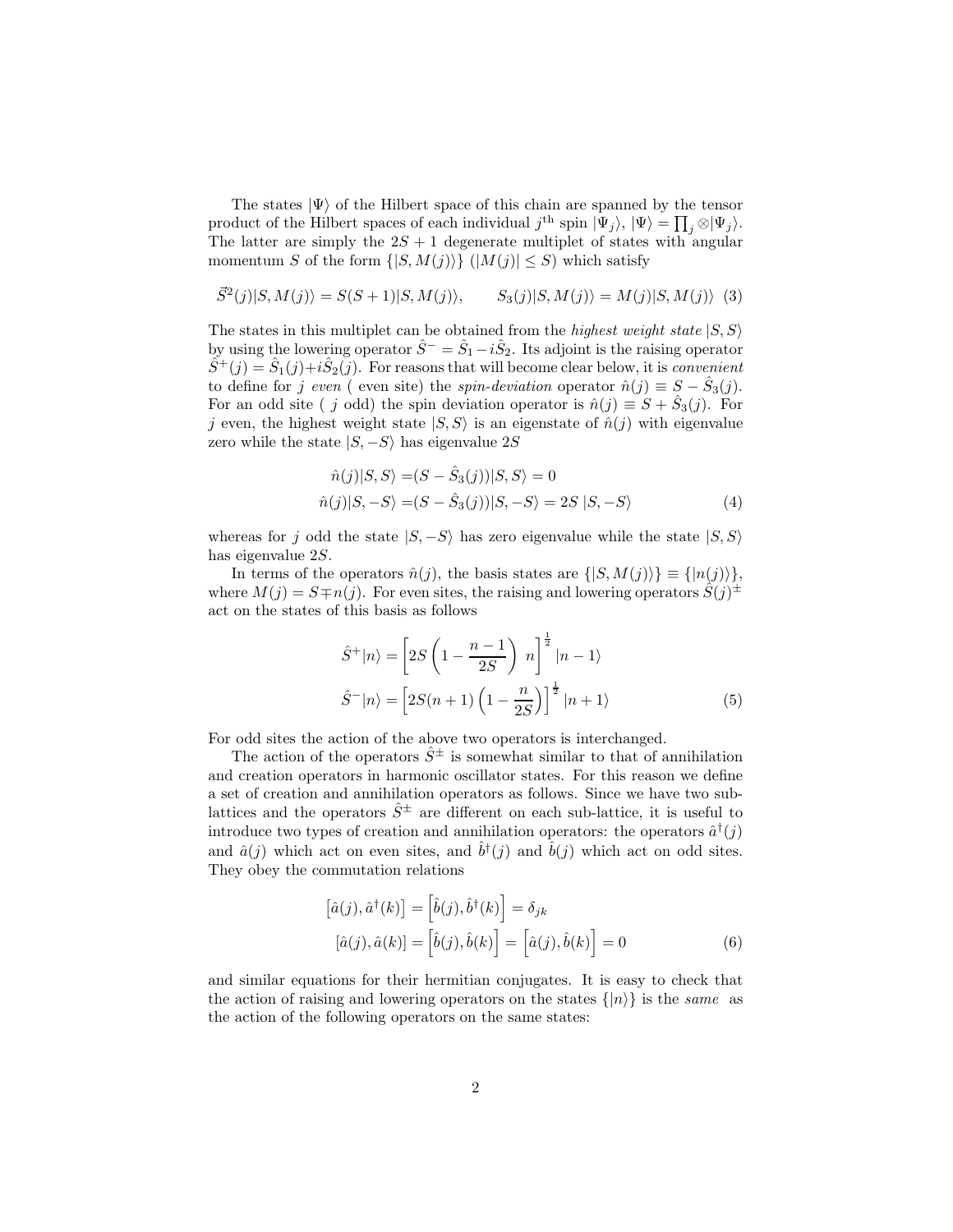1. On even sites:

$$
\hat{S}^+(j) = \sqrt{2S} \left[ 1 - \frac{\hat{n}(j)}{2S} \right]^{\frac{1}{2}} \hat{a}(j), \qquad \hat{S}^-(j) = \sqrt{2S} \hat{a}^\dagger(j) \left[ 1 - \frac{\hat{n}(j)}{2S} \right]^{\frac{1}{2}}
$$

$$
\hat{S}_3(j) = S - \hat{n}(j), \qquad \hat{n}(j) = \hat{a}^\dagger(j)\hat{a}(j) \tag{7}
$$

2. On odd sites:

$$
\hat{S}^{-}(j) = \sqrt{2S} \left[ 1 - \frac{\hat{n}(j)}{2S} \right]^{\frac{1}{2}} \hat{b}(j), \qquad \hat{S}^{+}(j) = \sqrt{2S}\hat{b}^{\dagger}(j) \left[ 1 - \frac{\hat{n}(j)}{2S} \right]^{\frac{1}{2}}
$$
  

$$
\hat{S}_{3}(j) = -S + \hat{n}(j), \qquad \hat{n}(j) = \hat{b}^{\dagger}(j)\hat{b}(j)
$$
(8)

Notice that although the integers  $n$  can now range from 0 to infinity, the Hilbert space is still finite since (for even sites)  $\hat{S}^-|n=2S\rangle = 0$ . Similarly, for odd sites, the state  $|n = 2S\rangle$  is anihilated by the operator  $\hat{S}^+$ .

- 1. Derive the quantum mechanical equations of motion obeyed by the the spin operators  $\hat{S}^{\pm}(j)$ ,  $\hat{S}_3(j)$  in the Heisenberg representation, for both j even and j odd. Are these equations linear? Explain your result.
- 2. Verify that the definition for the operators  $S^{\pm}$  and  $S_3$  of equations (7) and (8) are consistent with those of equation (5).
- 3. Use the definitions given above to show that the Heisenberg Hamiltonian can be written in terms of two sets of creation and annihilation operators  $\hat{a}^{\dagger}(j)$  and  $\hat{a}(j)$  (which act on even sites), and  $\hat{b}^{\dagger}(j)$  and  $\hat{b}(j)$  which act on odd sites.
- 4. Find an approximate form for the Hamiltonian which is valid in the semiclassical limit  $S \to \infty$  ( or  $\frac{1}{S} \to 0$ ). Include terms which are of order  $\frac{1}{S}$ (relative to the leading order term). Show that the approximate Hamiltonian is quadratic in the operators a and b.
- 5. Make the approximations of part 4 on the equations of motion of part 1. Show that the equations of motion are now linear. Of what order in  $\frac{1}{S}$  are the terms that have been neglected?
- 6. Show that the Fourier transforms

$$
\hat{a}(q) = \sqrt{\frac{2}{N}} \sum_{j \text{ even}} e^{iqj} \hat{a}(j), \qquad \hat{b}(q) = \sqrt{\frac{2}{N}} \sum_{j \text{ odd}} e^{-iqj} \hat{b}(j) \qquad (9)
$$

followed by the canonical (Bogoliubov) transformation

$$
\hat{c}(q) = \cosh(\theta(q)) \hat{a}(q) + \sinh(\theta(q)) \hat{b}^{\dagger}(q)
$$
  

$$
\hat{d}(q) = \cosh(\theta(q)) \hat{b}(q) + \sinh(\theta(q)) \hat{a}^{\dagger}(q)
$$
 (10)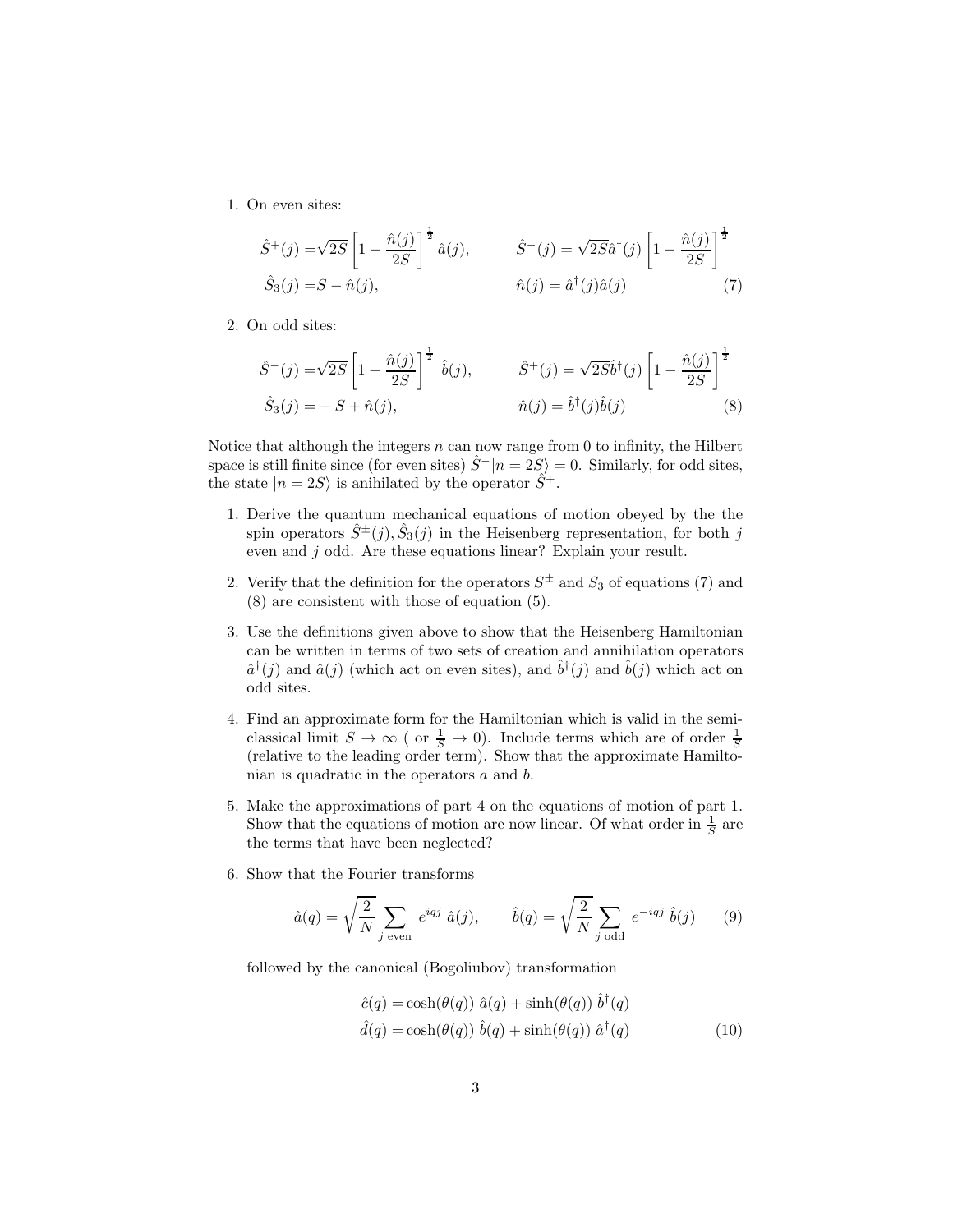yields a *diagonal* Hamiltonian  $H_{SW}$  of the form

$$
H_{\rm SW} = E_0 + \int_{-\frac{\pi}{2}}^{+\frac{\pi}{2}} \frac{dq}{2\pi} \,\omega(q)(\hat{n}_c(q) + \hat{n}_d(q)) \tag{11}
$$

where  $\hat{n}_c(q) = \hat{c}^\dagger(q)\hat{c}(q), \hat{n}_d(q) = \hat{d}^\dagger(q)\hat{d}(q)$ , provided that the angle  $\theta(q)$  is chosen properly. Here we have rescaled the Fourier transformed operators  $c(q)$  and  $d(q)$  by a factor of  $\sqrt{N/2}$  and taken the thermodynamic limit  $N \to \infty$ . Check that the rescaled operators  $\hat{c}(q)$  and  $\hat{d}(q)$  and their hermitian conjugates obey the algebra  $[c(q), c^{\dagger}(q')] = [d(q), d^{\dagger}(q')] = 2\pi\delta(q-q')$ (here  $\delta(q)$  is the Dirac delta function, not a Kronecker delta!). Derive an explicit expression for the angle  $\theta(q)$  and for the frequency  $\omega(q)$ .

- 7. Find the ground state for this system in this approximation (usually called the spin-wave approximation).
- 8. Find the single particle eigenstates within this approximation. Determine the quantum numbers of the excitations. Find their dispersion (or energymomentum) relations. Find a set of values of the momentum  $q$  for which the energy of the excited states goes to zero. Show that the energy of these states vanish linearly as the momentum approaches the special points and determine the spin-wave velocity  $v_s$  at these points.

Note: The approach we used here is the semi-classical (spin-wave) approximation. Eq.(7) and Eq.(8) are known as the Holstein-Primakoff identities.

## 2 Two-Component Complex Scalar Field

In this problem, you will consider the theory of a two-component complex scalar field  $\phi_a(x)$   $(a = 1, 2)$  whose Lagrangian is

$$
\mathcal{L} = \frac{1}{2} (\partial_{\mu} \phi_a(x))^* (\partial^{\mu} \phi_a(x)) - \frac{m_0^2}{2} \phi_a^*(x) \phi_a(x) \tag{12}
$$

In class we showed that this theory is invariant under the classical global symmetry

$$
\phi_a(x) \to \phi'_a(x) = U_{ab} \phi_b(x)
$$
  
\n
$$
\phi_a^*(x) \to \phi_a^*(x) = U_{ab}^{-1} \phi_b^*(x)
$$
  
\n
$$
\mathcal{L}(\phi') = \mathcal{L}(\phi)
$$
\n(13)

where U is a 2 × 2 unitary matrix, i.e.  $U^{-1} = U^{\dagger}$ . This is the symmetry group  $SU(2)$ . Thus  $\phi$  transforms like the fundamental (spinor) representation of  $SU(2)$ . The matrices U can be expanded in the basis of  $2 \times 2$  Pauli matrices  $(\sigma_k)_{ab}$  and are parametrized by three Euler angles  $\theta_k$  ( $k = 1, 2, 3$ ):

$$
U_{ab} = [\exp(i\boldsymbol{\theta} \cdot \boldsymbol{\sigma})]_{ab} = \cos(|\boldsymbol{\theta}|) \delta_{ab} + i \frac{\boldsymbol{\theta}}{|\boldsymbol{\theta}|} \cdot \boldsymbol{\sigma}_{ab} \sin(|\boldsymbol{\theta}|)
$$
(14)